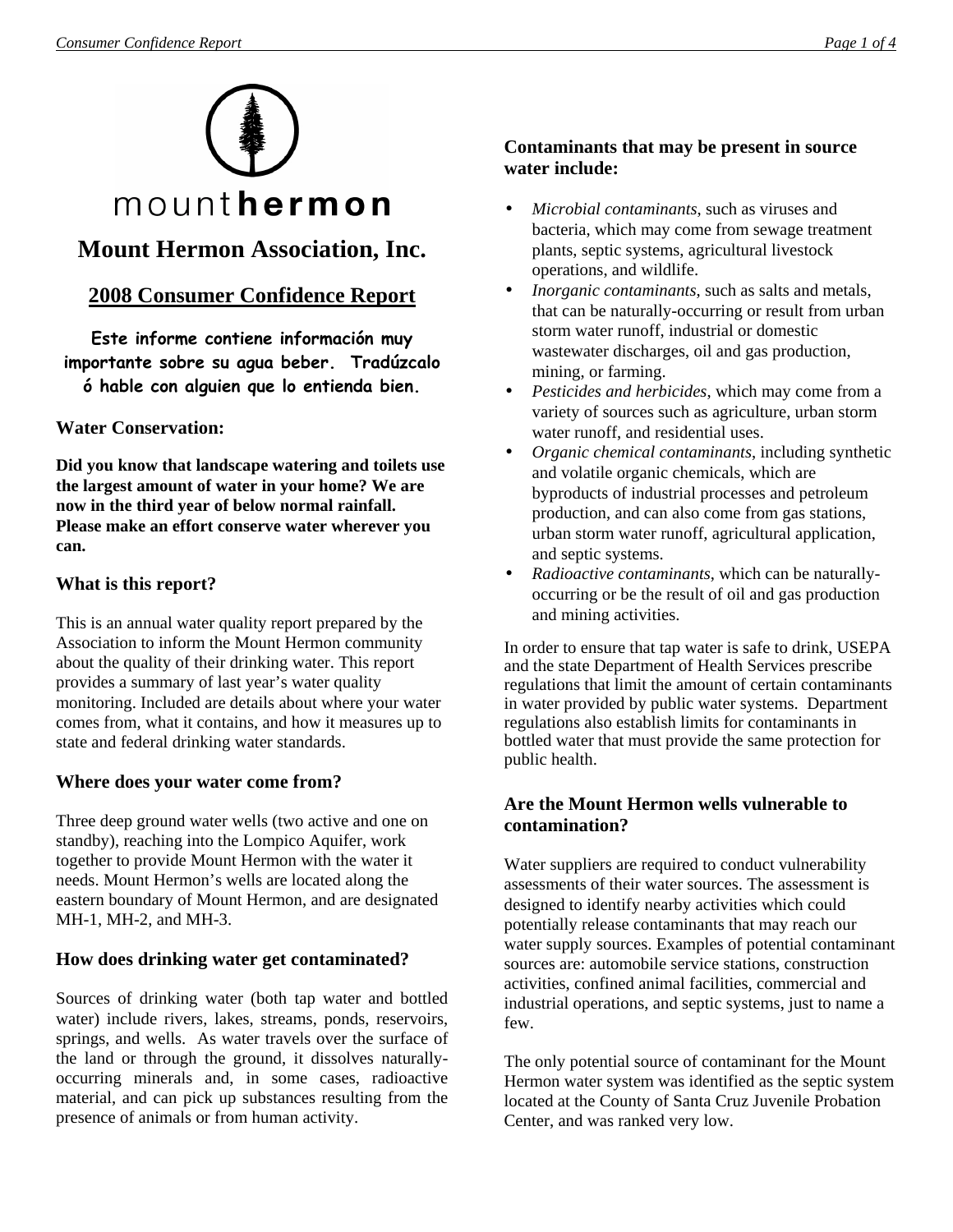#### *The definitions below are provided to help you interpret the information provided in this report:*

**Maximum Contaminant Level (MCL)**: The highest level of a contaminant that is allowed in drinking water. Primary MCLs are set as close to the PHGs (or MCLGs) as is economically and technologically feasible. Secondary MCLs are set to protect the odor, taste, and appearance of drinking water.

**Maximum Contaminant Level Goal (MCLG)**: The level of a contaminant in drinking water below which there is no known or expected risk to health. MCLGs are set by the U.S. Environmental Protection Agency (USEPA).

**Public Health Goal (PHG)**: The level of a contaminant in drinking water below which there is no known or expected risk to health. PHGs are set by the California Environmental Protection Agency.

**Maximum Residual Disinfectant Level (MRDL):** The level of a disinfectant added for water treatment that may not be exceeded at the consumer's tap.

**Maximum Residual Disinfectant Level Goal (MRDLG):** The level of a disinfectant added for water treatment below which there is no known or expected risk to health. MRDLGs are set by the U.S. Environmental Protection Agency.

**Primary Drinking Water Standards (PDWS)**: MCLs or MRDLs for contaminants that affect health along with their monitoring and reporting requirements, and water treatment requirements.

**Secondary Drinking Water Standards (SDWS):** MCLs for contaminants that affect taste, odor, or appearance of the drinking water. Contaminants with SDWSs do not affect the health at the MCL levels.

**Treatment Technique (TT)**: A required process intended to reduce the level of a contaminant in drinking water.

**Regulatory Action Level (AL)**: The concentration of a contaminant which, if exceeded, triggers treatment or other requirements which a water system must follow.

**Variances and Exemptions**: Department permission to exceed an MCL or not comply with a treatment technique under certain conditions.

**MFL:** million fibers per liter

**ND**: not detectable at testing limit

**ppm**: parts per million or milligrams per liter (mg/L)

**ppb**: parts per billion or micrograms per liter (ug/L)

**ppt**: parts per trillion or nanograms per liter (ng/L)

**pCi/L**: picocuries per liter (a measure of radiation)

**Tables 1-7 list all of the drinking water contaminants that were detected during the most recent sampling for the constituent**. The presence of these contaminants in the water does not necessarily indicate that the water poses a health risk. The Department allows us to monitor for certain contaminants less than once per year because the concentrations of these contaminants do not change frequently. Some of the data, though representative of the water quality, are more than one year old.

| <b>TABLE 1 - SAMPLING RESULTS SHOWING THE DETECTION OF COLIFORM BACTERIA</b>                                    |                              |                                     |                                                                                                                              |             |                                      |  |  |  |
|-----------------------------------------------------------------------------------------------------------------|------------------------------|-------------------------------------|------------------------------------------------------------------------------------------------------------------------------|-------------|--------------------------------------|--|--|--|
| <b>Microbiological</b><br><b>Contaminants</b><br>(to be completed only if there<br>was a detection of bacteria) | Highest No.<br>of detections | No. of<br>months<br>in<br>violation | <b>MCL</b>                                                                                                                   | <b>MCLG</b> | <b>Typical Source of Bacteria</b>    |  |  |  |
| Total Coliform Bacteria                                                                                         | (In a mo.)                   | $\Omega$                            | More than 1 sample in a<br>month with a detection                                                                            | $\left($    | Naturally present in the environment |  |  |  |
| Fecal Coliform or E. coli                                                                                       | (In the year)                | $\overline{0}$                      | A routine sample and a repeat<br>sample detect total coliform<br>and either sample also detects<br>fecal coliform or E. coli | $\Omega$    | Human and animal fecal waste         |  |  |  |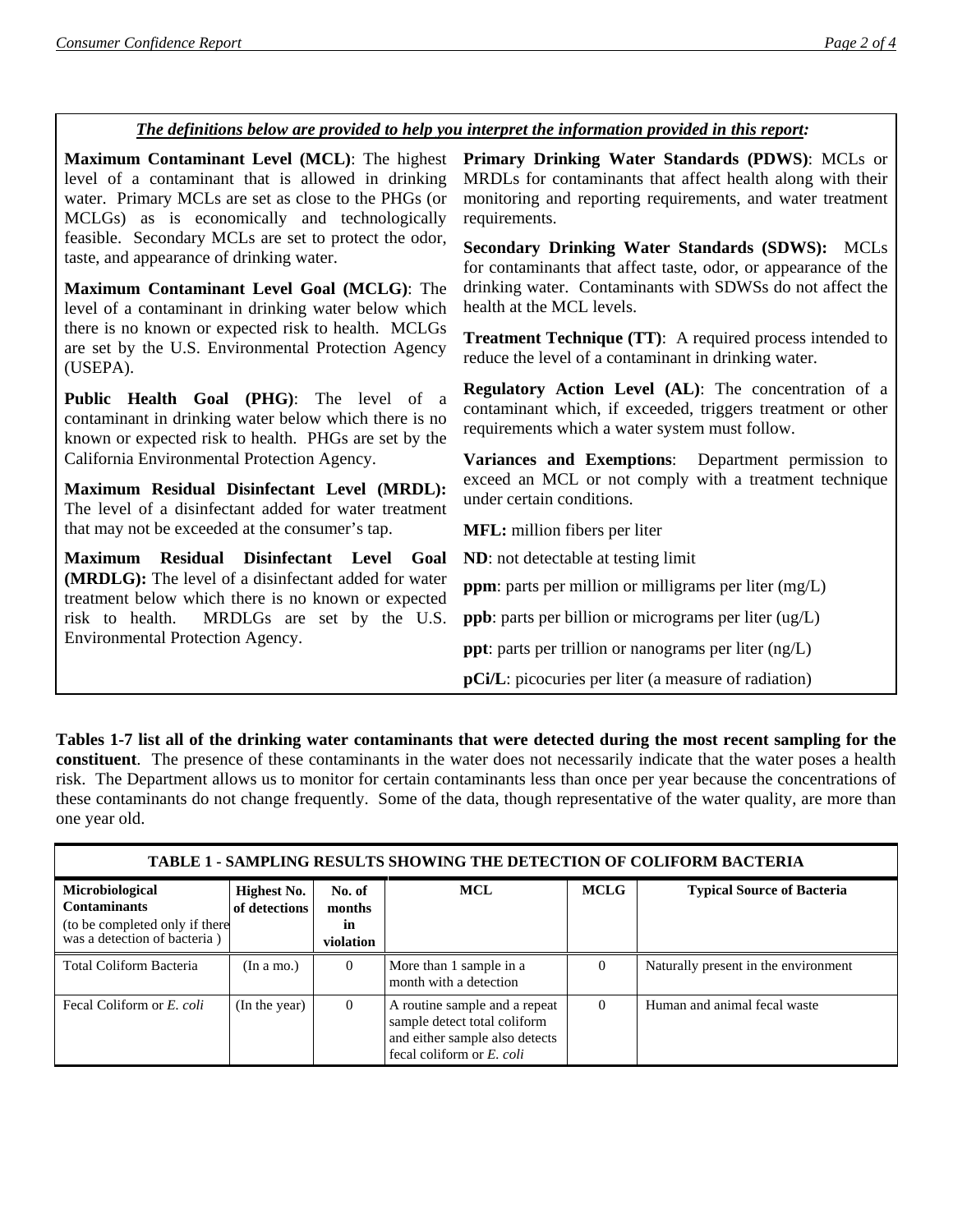| <b>TABLE 2 - SAMPLING RESULTS SHOWING THE DETECTION OF LEAD AND COPPER</b>                                               |                                |                                                     |                               |            |                             |                                                                                                                                        |  |
|--------------------------------------------------------------------------------------------------------------------------|--------------------------------|-----------------------------------------------------|-------------------------------|------------|-----------------------------|----------------------------------------------------------------------------------------------------------------------------------------|--|
| <b>Lead and Copper</b><br>(to be completed only if there<br>was a detection of lead or copper<br>in the last sample set) | No. of<br>samples<br>collected | 90 <sup>th</sup><br>percentile<br>level<br>detected | No. sites<br>exceeding<br>AL. | AL         | <b>PHG</b>                  | <b>Typical Source of Contaminant</b>                                                                                                   |  |
| Lead (ppb)                                                                                                               | 10                             | 4.5                                                 | $\Omega$                      | 15         | $\mathcal{D}_{\mathcal{L}}$ | Internal corrosion of household water<br>plumbing systems; discharges from<br>industrial manufacturers; erosion of natural<br>deposits |  |
| Copper (ppm)                                                                                                             | 10                             | 0.67                                                | $\Omega$                      | 1.3        | 0.17                        | Internal corrosion of household water<br>plumbing systems; erosion of natural<br>deposits; leaching from wood<br>preservatives         |  |
| <b>TABLE 3 - - SAMPLING RESULTS FOR SODIUM AND HARDNESS</b>                                                              |                                |                                                     |                               |            |                             |                                                                                                                                        |  |
| <b>Chemical or Constituent</b><br>(and reporting units)                                                                  | <b>Sample</b><br>Date          | Level<br><b>Detected</b>                            | Range of<br><b>Detections</b> | <b>MCL</b> | <b>PHG</b><br><b>MCLG</b>   | <b>Typical Source of Contaminant</b>                                                                                                   |  |
| Sodium (ppm)                                                                                                             | $6 - 13 - 08$                  | 72                                                  | 14-130                        | none       | none                        | Generally found in ground & surface water                                                                                              |  |

Hardness (ppm) 6-16-08 52.5 45-60 none none Generally found in ground & surface water **\****Any violation of an MCL or AL is asterisked. Additional information regarding the violation is provided later in this report.* 

#### **TABLE 4 - DETECTION OF CONTAMINANTS WITH A PRIMARY DRINKING WATER STANDARD**

| <b>Chemical or Constituent</b><br>(and reporting units) | <b>Sample</b><br>Date                           | Level<br><b>Detected</b> | Range of<br><b>Detections</b> | MCL<br>[MRDL] | <b>PHG</b><br>(MCLG)<br>[MRDLG] | <b>Typical Source of Contaminant</b>                                                                                                                                                                                                                                                                      |
|---------------------------------------------------------|-------------------------------------------------|--------------------------|-------------------------------|---------------|---------------------------------|-----------------------------------------------------------------------------------------------------------------------------------------------------------------------------------------------------------------------------------------------------------------------------------------------------------|
| Gross Alpha particle<br>activity (pCi/L)                | $2 - 13 - 08$<br>$6 - 4 - 08$<br>$12 - 10 - 08$ | 2,23                     | $1.4 - 2.8$                   | 15            | (0)                             | Erosion of natural deposits. Certain<br>minerals are radioactive and may emit a<br>form of radiation known as alpha<br>radiation.                                                                                                                                                                         |
| Radium 228 (pCi/L)                                      | $2 - 13 - 08$<br>$6 - 4 - 08$<br>$12 - 10 - 08$ | 0.8                      | $0.6 - 1.23$                  | 5             | (0)                             | Erosion of natural deposits                                                                                                                                                                                                                                                                               |
| Fluoride (ppm)                                          | $6 - 13 - 08$                                   | 0.38                     | $0.35 - 0.42$                 | $\mathcal{P}$ |                                 | Some people who drink water<br>containing fluoride in excess of the<br>federal MCL of 4 mg/L over many<br>years may get bone disease,<br>including pain and tenderness of the<br>bones. Children who drink water<br>containing fluoride in excess of the<br>state MCL of 2 mg/L may get<br>mottled teeth. |

#### **TABLE 5 - DETECTION OF CONTAMINANTS WITH A SECONDARY DRINKING WATER STANDARD**

| <b>Chemical or Constituent</b><br>(and reporting units) | Sample<br>Date | Level<br><b>Detected</b> | Range of<br><b>Detections</b> | <b>MCL</b> | <b>PHG</b><br>(MCLG) | <b>Typical Source of Contaminant</b>                           |
|---------------------------------------------------------|----------------|--------------------------|-------------------------------|------------|----------------------|----------------------------------------------------------------|
| (pH units)<br>pН.                                       | $6 - 13 - 08$  | 7.5                      | $6.5 - 8.6$                   |            |                      |                                                                |
| Specific Conductance<br>(uS/cm)                         | $6 - 13 - 08$  | 400                      | 170-630                       | 1600       |                      | Substances that form ions when<br>in water; seawater influence |
| Total Dissolved Solids<br>(ppm)                         | $6 - 13 - 08$  | 255                      | 130-380                       | 1000       |                      | Runoff/leaching from natural<br>deposits                       |
| Chloride (ppm)                                          | $6 - 13 - 08$  | 30.5                     | $12 - 49$                     | 500        |                      | Runoff/leaching from natural<br>deposits; seawater influence   |